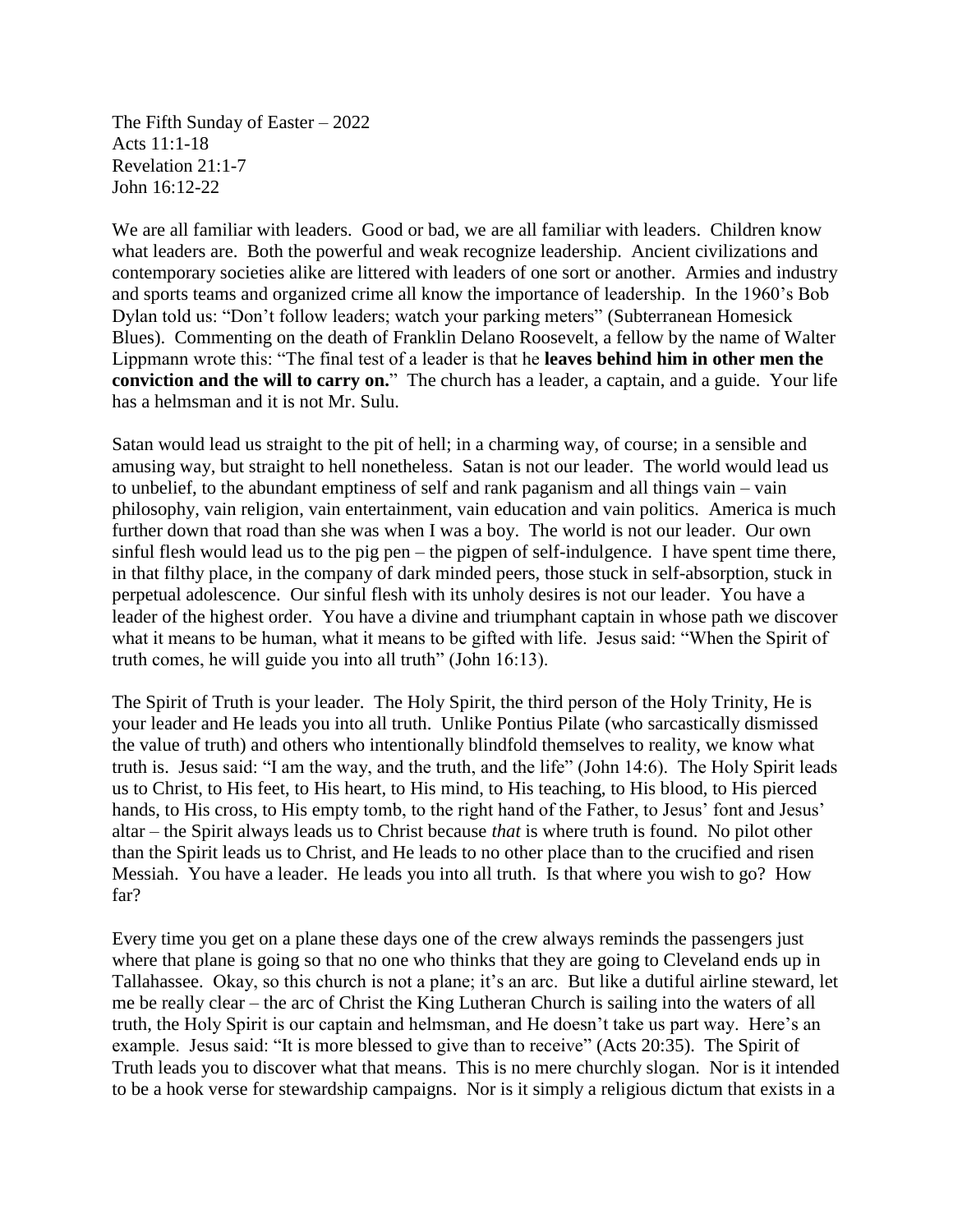spiritual vacuum or a hermetically sealed doctrinal box. Truth; it is more blessed to give than to receive is truth because it describes Christ. He has very lovingly told us: "I am among you as one who serves" (Luke 22:27). He is the blessed One (Romans 9:5). The posture of our Lord is one of giving and serving and the Spirit of Truth leads you into *His* life. The Spirit of Truth leads you to see how your life is connected to Christ, how He is alive in you, how you then begin to reflect His character.

Yes, it is better, more blessed, to give than to receive because it is our Lord who has shown us what it means to give, shown us how to give and why to give. It is the Spirit who leads you to *savor* this truth. No one else, no mere human vessel, no lofty thoughts of your own, but only the Holy Spirit, who works through the Word, leads you to this and many other truths – all of them based on Christ and His life. And what is more, the Spirit leads you to behave in a way that matches what you believe. The harmony that you know in your life, when your behavior matches what has been revealed to you about Christ, that harmony comes from the Holy Spirit acting to lead you.

Now, is that where you want to go? Will you follow the Holy Spirit into all truth? Or would you rather go to Cleveland? "No one who puts his hand to the plow and looks back is fit for the kingdom of God" (Luke 9:62). Jesus said this in response to a man who wanted to moderate his devotion to Christ. When you plow a field, you are to look forward. If you look back, the furrow you make will be crooked and unusable. Sadly, our devotion to Christ is conditional, partial. We look back. We say that we want to be led into all truth when in reality a large part of us really wants to go to Cleveland. We hear the truth: "love God above all things and love your neighbor as yourself," but as the Spirit of Truth leads us into that reality, as opportunities arise in our lives to put this truth into action, we take the helm into our hands and crank it toward Cleveland.

We hear the loud voice from the throne of God saying: "Behold, the dwelling place of God is with man. He will dwell with them, and they will be his people, and God himself will be with them as their God" (Revelation 21:3). We hear the voice, we know the reality, that God is with us, and we know that He is with us through His Word, we know that the Spirit of Truth leads us into this truth, that we are to read, mark, learn and inwardly digest His Word and instead we take the helm into our own hands and say, "no, that's far enough," and we crank the wheel around and set our sights on Cleveland. We neglect His Word. We don't read the Bible. Are we more enamored with Cleveland than being led into all truth? It sounds silly when I say "Cleveland," doesn't it? It's not silly. How could anyone ever value Cleveland higher than the Truth and Blessings and Life of Almighty God?

Our children manifested a marvelous quality just two weeks ago. They stood in front of y'all and recited the section on the Lord's Supper in the Small Catechism. They learned the Truth by heart. They will be confirmed in less than a month's time. Here's what they know. They know that "the Word became flesh and made His dwelt among us, and we have seen His glory, glory as of the only Son from the Father, full of grace and truth" (John 1:14). The Spirit of Truth will ever lead them, and you, ever deeper into the One who came to take you out of Cleveland and into the kingdom of His Father. On the cross, Jesus bore our flirtations, our adultery with Cleveland. By His suffering and death, the Lord Christ made all things new. The grief of the